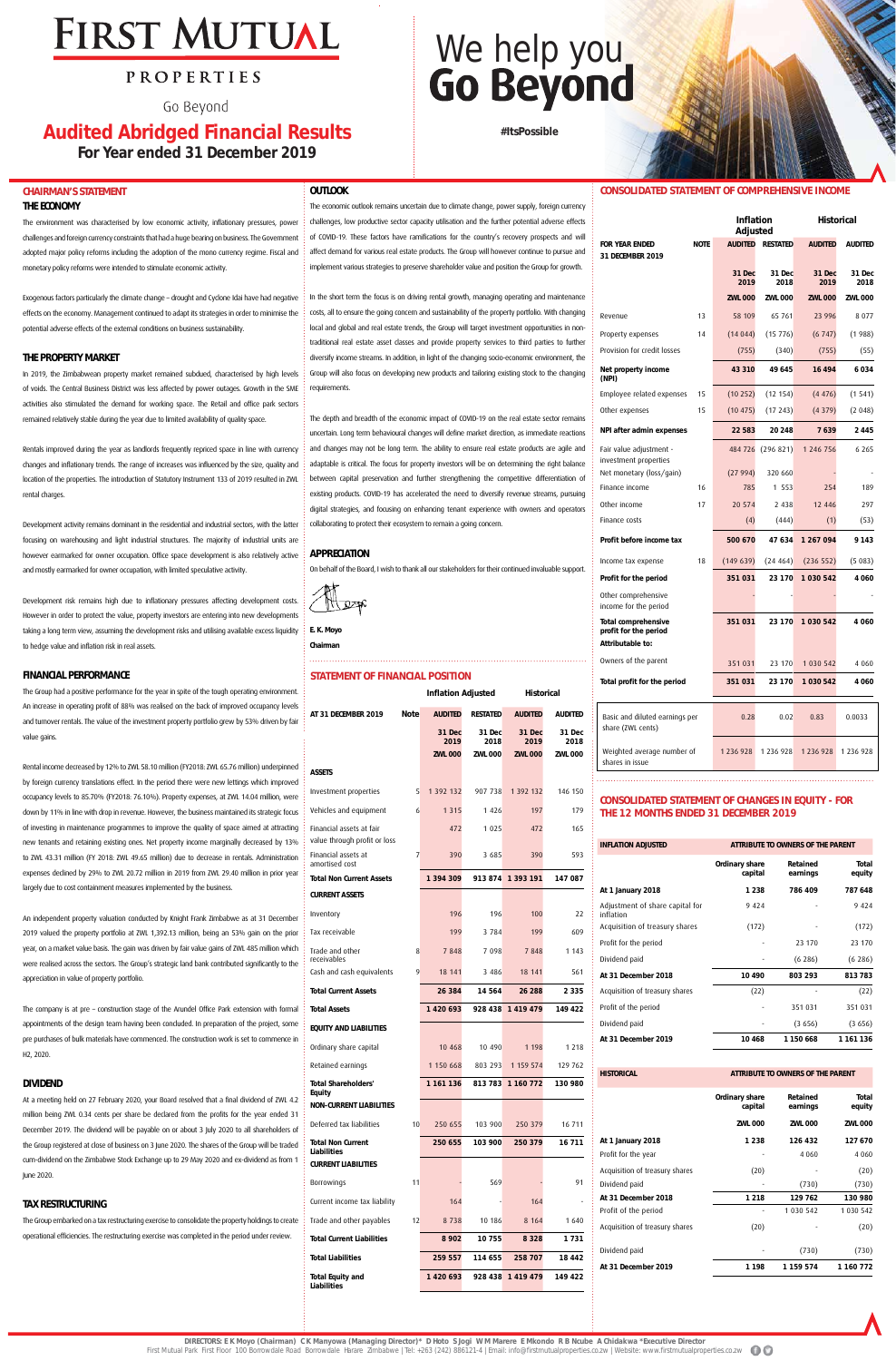# **FIRST MUTUAL**

### PROPERTIES

Go Beyond

### **Audited Abridged Financial Results For Year ended 31 December 2019**

**#ItsPossible**

#### **CONSOLIDATED STATEMENT OF CASH FLOWS**

|                                                                                    |                | <b>Inflation Adjusted</b> | <b>Historical</b> |                |  |
|------------------------------------------------------------------------------------|----------------|---------------------------|-------------------|----------------|--|
| <b>FOR THE YEAR ENDED</b><br>31 DECEMBER 2019                                      | <b>AUDITED</b> | <b>RESTATED</b>           | <b>AUDITED</b>    | <b>AUDITED</b> |  |
|                                                                                    | 31 Dec<br>2019 | 31 Dec<br>2018            | 31 Dec<br>2019    | 31 Dec<br>2018 |  |
|                                                                                    | <b>ZWL 000</b> | <b>ZWL 000</b>            | <b>ZWL 000</b>    | <b>ZWL 000</b> |  |
| Profit before tax                                                                  | 500 670        | 47 634                    | 1 267 094         | 9 1 4 3        |  |
| Adjustment for non-<br>cash items                                                  | (464 291)      | (22 009)                  | (1251315)         | (5947)         |  |
| Cash flows from<br>operating activities<br>before working capi-<br>tal adjustments | 36 379         | 25 6 25                   | 15 7 7 9          | 3 196          |  |
| Working capital<br>adjustments                                                     | (2950)         | 4 1 7 8                   | (1011)            | 696            |  |
| Cash generated from<br>operations                                                  | 33 4 29        | 29 803                    | 14 768            | 3892           |  |
| Tax paid                                                                           | (3351)         | (9241)                    | (2082)            | (1179)         |  |
| Interest paid                                                                      | (4)            | (444)                     | (1)               | (53)           |  |
| Net cash flow from<br>operating activities                                         | 30 074         | 20 118                    | 12 685            | 2660           |  |
| Net cash flows used<br>in investing activities                                     | 2 6 3 5        | (19849)                   | 1042              | (2341)         |  |
| Net cash flows from<br>financing activities                                        | (3785)         | (15258)                   | (842)             | (1830)         |  |
| Net increase/<br>(decrease) in cash<br>and cash equivalents                        | 28 924         | (14989)                   | 12885             | (1511)         |  |
| Inflation effect on cash<br>flows                                                  | (24546)        | 632                       |                   |                |  |
| Opening cash and cash<br>equivalents                                               | 3 4 8 6        | 17 843                    | 561               | 2072           |  |
| Effects of changes in<br>foreign currency                                          | 10 277         |                           | 4 6 9 5           |                |  |
| Cash and cash<br>equivalents at 31<br>December                                     | 18 14 1        | 3 4 8 6                   | 18 141            | 561            |  |

#### **NOTES FOR THE CONSOLIDATED FINANCIAL RESULTS FOR THE YEAR ENDING 31 DECEMBER 2019**

#### **1. Corporate information**

First Mutual Properties Limited is a public company incorporated and domiciled in Zimbabwe and its shares are publicly traded on the Zimbabwe Stock Exchange. The principal activities of the Group are property investment development and management. The consolidated financial statements of the Group for the twelve months ended 31 December 2019 were authorised for issue in accordance with a resolution of the directors at a meeting held on 27 February 2020.

#### **2. Statement of Compliance**

These financial results should be read in conjunction with the complete set of financial statements for the year ended 31 December 2019, which have been audited by PricewaterhouseCoopers Chartered Accountants (Zimbabwe). The Group's financial statements have been prepared in accordance with International Financial Reporting Standards ("IFRS"), as issued by the International Accounting Standards Board ("the IASB"), International Financial Reporting Committee Interpretations ("IFRIC") as issued by the International Financial Reporting Interpretations Committee ("IFRS IC") and in a manner required by the Zimbabwe Companies Act (Chapter 24:03) except for IAS 21, Effects of changes in foreign exchange rates. The financial statements are based on statutory records that are maintained under the historical cost convention except for investment properties and equity securities at fair value through profit or loss that have been measured on a fair value basis.

#### **2.1. Inflation Adjustment**

For the purpose of fair presentation in accordance with International Accounting Standard 29 "Financial Reporting inHyper Inflationary Economies" the financial statements havebeen restated for changes in the general purchasing power of the ZWL and appropriate adjustments have been made.The restatement has been calculated by means of conversion factors derived from the month on month Consumer Price Index (CPI) prepared by the Zimbabwe Statistical Agency.

#### **5. Investment Properties**

|                                        | <b>Inflation Adjusted</b> |                 | <b>Historical</b> |                |  |
|----------------------------------------|---------------------------|-----------------|-------------------|----------------|--|
|                                        | <b>AUDITED</b>            | <b>RESTATED</b> | <b>AUDITED</b>    | <b>AUDITED</b> |  |
|                                        | 31 Dec 2019               | 31 Dec 2018     | 31 Dec 2019       | 31 Dec 2018    |  |
|                                        | <b>ZWL 000</b>            | <b>ZWL 000</b>  | <b>ZWL 000</b>    | <b>ZWL 000</b> |  |
| At 1 January                           | 907 738                   | 1 183 652       | 146 150           | 137 457        |  |
| Disposals                              | (1178)                    |                 | (1086)            |                |  |
| Additions                              |                           | 18 5 8 5        | ٠                 | 2 1 5 8        |  |
| Improvements to<br>existing properties | 846                       | 2 3 2 2         | 312               | 270            |  |
| Fair value<br>adjustments              | 484 726                   | (296 821)       | 1 246 756         | 6 2 6 5        |  |
|                                        | 1 392 132                 | 907 738         | 1 392 132         | 146 150        |  |
|                                        |                           |                 |                   |                |  |

#### **3. Audit Opinion**

These financial statements should be read in conjunction with the complete set of financial statements for the year ended 31 December 2019, which have been audited by PricewaterhouseCoopers Chartered Accountants (Zimbabwe).

On 24 June 2019 another SI 142 was issues resulting in the abolishment of the multicurrency regime and introducing the ZWL as a mono-currency or sole tender. The ZWL was introduced at par with the RTGS\$.

An adverse audit opinion has been issued because of non-compliance with IAS 21, 'The Effects of Foreign Exchange Rates' and the impact on the inflation-adjusted amounts determined in terms of IAS29, 'Financial Reporting in Hyper-inflationary Economies. The auditor's report includes a section on key audit matters as defined by ISA 701, 'Communicating key audit matters in the independent auditor's report'. This includes both the rationale for determining the key audit matters and how they were addressed during the audit. Below are the key audit matters:

• valuation of investment property, and • allowance for expected credit losses on trade receivables

The financial statements were audited by Clive K Mukondiwa, CA(Z), a member of the Institute of Chartered Accountants Zimbabwe ("ICAZ") Public Practice Certificate Number 253168 and a registered Public Auditor with the Public Accountants and Auditors Board, Public Auditor Certificate Number 0439. The auditor's report on the financial statements is available for inspection at the Company's registered office.

#### **4. Functional and Presentation Currency**

The reporting period is 1 January 2019 to 31 December 2019. The financial statements are presented in Zimbabwean dollars(ZWL) being the functional and reporting currency of the primary economic environment in which the Group operates. The Group has in previous financial periods used the United States of America Dollar (''US\$") as its presentation currency and functional currency. However, on 20 February 2019, the Reserve Bank of Zimbabwe ("RBZ") Governor announced a new Monetary Policy Statement ("MPS") whose highlights were:

| Date      | <b>CPI</b> | <b>Conversion factor</b> |
|-----------|------------|--------------------------|
| 31-Dec-19 | 551.63     | 1.00                     |
| 31-Dec-18 | 88.81      | 6.21                     |
| 30-Sep-18 | 64.06      | 8.61                     |

#### **6. Vehicles & Equipment**

|              | <b>Inflation Adjusted</b>         |                | <b>Historical</b> |                |  |
|--------------|-----------------------------------|----------------|-------------------|----------------|--|
|              | <b>AUDITED</b><br><b>RESTATED</b> |                | <b>AUDITED</b>    | <b>AUDITED</b> |  |
|              | 31 Dec 2019                       | 31 Dec 2018    | 31 Dec 2019       | 31 Dec 2018    |  |
|              | <b>ZWL 000</b>                    | <b>ZWL 000</b> | <b>ZWL 000</b>    | <b>ZWL 000</b> |  |
| At 1 January | 1426                              | 889            | 179               | 104            |  |
| Additions    | 267                               | 822            | 66                | 103            |  |
| Disposals    | (3)                               |                | (1)               |                |  |
| Depreciation | (375)                             | (285)          | (47)              | (28)           |  |
|              | 1315                              | 1426           | 197               | 179            |  |

#### **7. Financial Assets at Amortised**

|                                 | <b>AUDITED</b> | <b>RESTATED</b> | <b>AUDITED</b> | <b>AUDITED</b> |
|---------------------------------|----------------|-----------------|----------------|----------------|
|                                 | 31 Dec 2019    | 31 Dec 2018     | 31 Dec 2019    | 31 Dec 2018    |
|                                 | <b>ZWL 000</b> | <b>ZWL 000</b>  | <b>ZWL 000</b> | <b>ZWL 000</b> |
| Held at maturity<br>investments | 200            | 2 5 0 3         | 200            | 403            |
| Housing bonds                   | 190            | 1 1 8 2         | 190            | 190            |
| Amortised interest              | 15             | 92              | 15             | 15             |
| Repayments<br>received          | (15)           | (92)            | (15)           | (15)           |
|                                 | 390            | 3685            | 390            | 593            |

#### **8. Trade & Other Receivables**

|                                      | <b>AUDITED</b> | <b>RESTATED</b> | <b>AUDITED</b> | <b>AUDITED</b> |
|--------------------------------------|----------------|-----------------|----------------|----------------|
|                                      | 31 Dec 2019    | 31 Dec 2018     | 31 Dec 2019    | 31 Dec 2018    |
|                                      | <b>ZWL 000</b> | <b>ZWL 000</b>  | <b>ZWL 000</b> | <b>ZWL 000</b> |
| Tenant receivables                   | 4 7 1 8        | 10 841          | 4 7 1 8        | 1745           |
| Tenant operating<br>cost recoveries  | 1813           | 2 9 7 4         | 1813           | 479            |
| Property sales<br>receivables        |                | 88              |                | 14             |
| Trade receivables                    | 6531           | 13 903          | 6531           | 2 2 3 8        |
| Less: Allowance for<br>Credit Losses | (2353)         | (9937)          | (2353)         | (1600)         |
| Net Trade<br><b>Receivables</b>      | 4 1 7 8        | 3966            | 4 1 7 8        | 638            |
| Prepayments                          | 2 190          | 191             | 2 1 9 0        | 32             |
| Other receivables                    | 1 4 8 0        | 2 740           | 1480           | 441            |
| Related party<br>receivables         |                | 201             |                | 32             |
|                                      | 7848           | 7098            | 7848           | 1 1 4 3        |

• Denomination of Real Time Gross Settlement ("RTGS") balances, bond notes and coins collectively as RTGS dollars ("RTGS\$"). RTGS\$ become part of the multi-currency system.

• RTGS\$ to be used by all entities (including government )

# We help you<br>Go Beyond

and individuals in Zimbabwe for purposes of pricing of goods and services, record debts, accounting and settlement of domestic transactions .

 • Establishment of an inter-bank foreign exchange market where the exchange rate will be determined by market forces. The interbank market opened trading at a rate of US\$1 to RTGS\$ 2.5

The MPS announcement was followed by the publication of Statutory Instrument ("SI") 33 of 2019 on 22 February 2019. The SI gave effect to the Introduction of the RTGS\$ as legal tender and prescribed that "for accounting and other purposes" certain assets and liabilities and the effective date would be deemed to be RTGS\$ at a rate of 1:1 to the USD and would become opening RTGS\$ values from the effective date.

#### **10. Deferred Tax Liability**

| IV. DEIEITEU TAA LIADIIITY                          |                |                 |                |                |
|-----------------------------------------------------|----------------|-----------------|----------------|----------------|
|                                                     | <b>AUDITED</b> | <b>RESTATED</b> | <b>AUDITED</b> | <b>AUDITED</b> |
|                                                     | 31 Dec 2019    | 31 Dec 2018     | 31 Dec 2019    | 31 Dec 2018    |
|                                                     | <b>ZWL 000</b> | <b>ZWL 000</b>  | <b>ZWL 000</b> | <b>ZWL 000</b> |
| At 1 January                                        | 103 900        | 81959           | 16 711         | 13 144         |
| Recognised in the<br>statement of profit<br>or loss |                |                 |                |                |
| -Arising on vehicles<br>and equipment               | 84             | 40              | 8              | 39             |
| -Arising on<br>investment<br>properties             | 147 260        | 22 3 4 7        | 234 249        | 3 5 9 9        |
| -Arising on<br>unquoted shares                      | 24             |                 | 24             |                |
| -Arising on assessed<br>losses                      |                | (446)           |                | (71)           |
| -Arising on provi-<br>sions for credit losses       | (582)          | -               | (582)          |                |
| -Arising on leave<br>pay provisions                 | (31)           |                 | (31)           |                |
|                                                     | 250 655        | 103 900         | 250 379        | 16 711         |

#### **11. Borrowings**

|                            | <b>AUDITED</b> | <b>RESTATED</b> | <b>AUDITED</b>           | <b>AUDITED</b> |
|----------------------------|----------------|-----------------|--------------------------|----------------|
|                            | 31 Dec 2019    | 31 Dec 2018     | 31 Dec 2019              | 31 Dec 2018    |
|                            | <b>ZWL 000</b> | <b>ZWL 000</b>  | <b>ZWL 000</b>           | <b>ZWL 000</b> |
| At 1 January               | 569            | 7 402           | 91                       | 1 1 9 1        |
| Amortised Interest         |                | 310             |                          | 50             |
| Repayments of<br>interest  |                | (310)           |                          | (50)           |
| Repayments of<br>principal | (569)          | (6833)          | (91)                     | (1100)         |
|                            |                | 569             |                          | 91             |
|                            |                |                 |                          |                |
| Short-term portion         |                | 569             |                          | 91             |
| Long-term portion          | -              |                 | $\overline{\phantom{0}}$ |                |
|                            |                | 569             |                          | 91             |

#### **9. Cash & Cash Equivalents**

|                   | <b>AUDITED</b> | <b>RESTATED</b> | <b>AUDITED</b> | <b>AUDITED</b> |
|-------------------|----------------|-----------------|----------------|----------------|
|                   | 31 Dec 2019    | 31 Dec 2018     | 31 Dec 2019    | 31 Dec 2018    |
|                   | <b>ZWL 000</b> | <b>ZWL 000</b>  | <b>ZWL 000</b> | <b>ZWL 000</b> |
| Cash at Bank: USD | 17823          | 36              | 17823          | 6              |
| Cash at Bank: ZWL | 318            | 3 4 5 0         | 318            | 555            |
|                   | 18 14 1        | 3486            | 18 141         | 561            |

#### **12. Trade & Other Payables**

|                           | <b>AUDITED</b> | <b>RESTATED</b> | <b>AUDITED</b> | <b>AUDITED</b> |
|---------------------------|----------------|-----------------|----------------|----------------|
|                           | 31 Dec 2019    | 31 Dec 2018     | 31 Dec 2019    | 31 Dec 2018    |
|                           | <b>ZWL 000</b> | <b>ZWL 000</b>  | <b>ZWL 000</b> | <b>ZWL 000</b> |
| Tenant payables           | 1 2 8 9        | 1870            | 715            | 301            |
| Related party<br>payables | 4 0 8 7        | 839             | 4 0 8 7        | 135            |
| Sundry payables           | 869            | 3 3 0 1         | 869            | 532            |
| Trade payables            | 2 4 9 3        | 4 1 7 6         | 2 4 9 3        | 672            |
|                           | 8738           | 10 186          | 8 1 6 4        | 1640           |

**DIRECTORS: E K Moyo (Chairman) C K Manyowa (Managing Director)\* D Hoto S Jogi W M Marere E Mkondo R B Ncube A Chidakwa \*Executive Director** 

First Mutual Park First Floor 100 Borrowdale Road Borrowdale Harare Zimbabwe | Tel: +263 (242) 886121-4 | Email: info@firstmutualproperties.co.zw | Website: www.firstmutualproperties.co.zw

All items in the income statement are restated by applying the relevant monthly conversion factors. The conversion factors used are as follows: